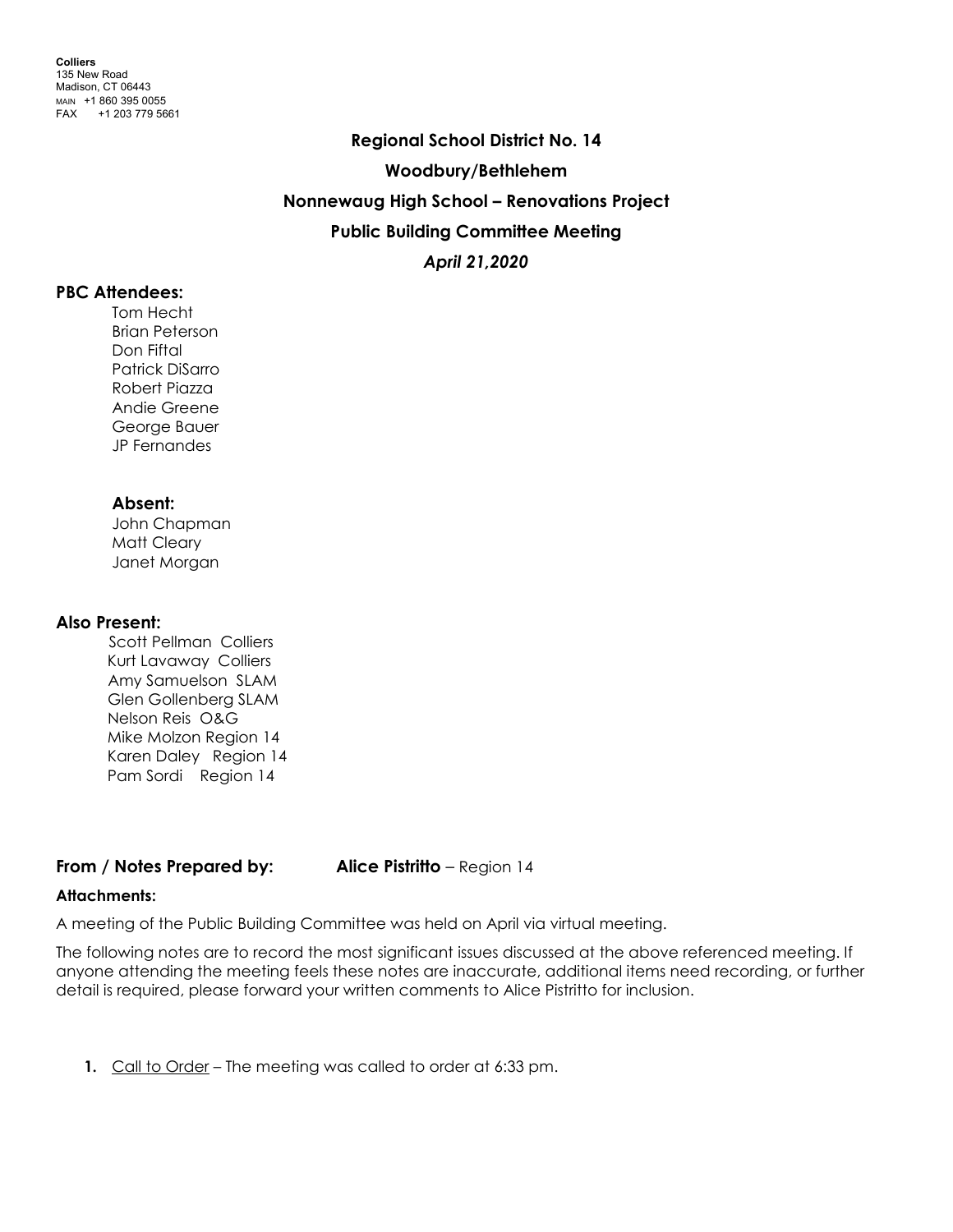# **2. Finance Report – Scott Pellman**

There was a finance working group meeting on April 15th where the team reviewed the latest pay application #32 along with the PCO's for the month. Included in the building committee package for the month were the following PCO's that were approved at that meeting.

- PCO-240R Pin Letter revisions \$3,857
- PCO-249 Raptor System at vestibule \$484 CM Contingency
- PCO-251 Retaining wall protection \$2,763
- PCO-252 Fence revisions at athletic fields \$796
- PCO-258R Gym wayfinding \$6,974
- PCO-259 Shower curbs \$1,154
- PCO-260R Elevator #3 seal \$8,765 CM Contingency
- PCO-261 Film at Nurses door \$435 CM Contingency
- PCO-262 Louvers 20 and 21 \$903 CM Contingency
- PCO-263 Additional Cleaning allowance \$10,000 CM contingency
- PCO-264 Grease trap removal \$1,880 CM Contingency
- PCO-267 Culinary emergency circuits \$1,927

 An updated contingency status report was provided for the committee's review. The PCO's listed above are being processed and the status report updated once they are finalized. The project has expended \$2,339,307 in Construction and Owner's contingency and there are pending issues or Owner improvements that total an additional \$1,606,670 this number includes athletic improvements, bleachers and lighting at \$890,000 and \$200,000 for AV equipment additions.

• The current available contingency for the High School and BOE facility is approximately \$200,000 assuming all the pending issues or betterments are accepted.

• We have also continued to hold \$200,000 in the contingency status log for upgraded technology infrastructure which does not include and technology equipment. I reached out to DNC laboratories again and they anticipate having drawings that can be provided to O&G for pricing shortly. Phase 5B the Central Office is scheduled to be substantially complete by May 29, 2020 and

# **3. OPM Report – Scott Pellman reported on the following:**

- **a.** Project Update
	- All our meetings have taken place online, Colliers and construction team continue to meet with the administration on a Bi- weekly basis to coordinate the project. Punch list work is ongoing, and we are requesting that O&G make that a priority. The team is still monitoring the gym floor and the humidity level has not been high enough to make any visible impacts to the gaps. There was a meeting to review the auditorium drapes and lighting and SLAM is coordinating some revisions that should solve the concerns of the district.
	- There was also a meeting in the field to review the RTU access with the design team.
- **b.** PCO reviews There are several PCO's that involve options have been reviewed or are currently under review and final decisions on moving forward need to be made by the committee.
- **PCO-182R1** Tennis Court Accessories \$52,964 (SLAM currently under review)
	- Windscreen \$16,500
	- Frog Benches \$3,554.67
	- Parking signs \$15,950 (58 parking signs to identify parking spots-)
	- Andie G spoke to alternate solution Use the curbing w/ a paint number on the stone to identify the spot.
	- Mike Molzon agreed the amount for signs is high and ultimately the parking lot should be paved.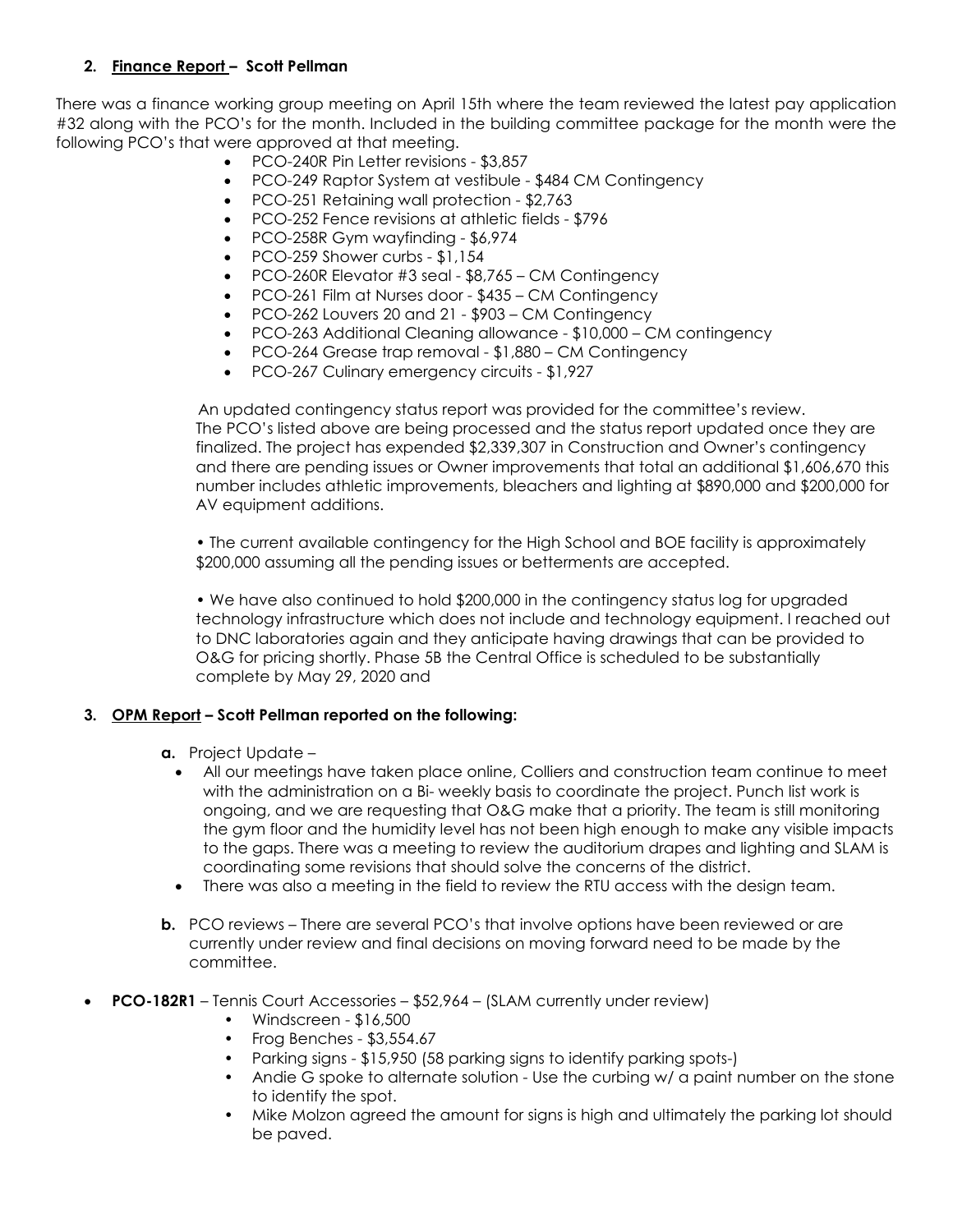- Re-purposed curbing \$15,628.71 (precast stairs-already on site to be used in junior parking lot. George asked about price. Nelson said that it is the cost of making a retaining wall with the stone that will serve as seating and wheel stops. This section of the PCOcanbe moved to a different PCO.
- Andie G commented on safety concerns
- Additional fencing is needed to keep the animals away from this area.
- Scott reiterated -decisions on parts of this PO to continue the work by O&G
- **PCO-244** Replace re-used existing security cameras with new \$16,909 (OK SLAM) Older cameras do not work well with the new system. Administration would like the committee to consider this PCO. Pam S commented on the old cameras and the inefficiency. Both the SRO and Joe Roden were consulted. (23 cameras )
- **PCO-246** -Hot Water Booster \$10,866 (SLAM currently under review) request from science dept. Add boosters to the 2 science prep rooms. This existed prior to the project. Ensures sterile cleaning of equipment
- **PCO-253** Misc. contingency draws \$14,902 (SLAM currently under review)- Nelson explained that he combined multiple draws into one PCO
	- Concrete reduced from \$5,500 down to \$3,905 P-CO was reduced to \$13,307
- **PCO-265** Counseling office change \$20,281 (SLAM currently under review) storage room from nurse- altered for an additional office in counseling. Furniture yet to be purchased.
- **PCO-266** Column enclosure front entry \$7,538 (OK SLAM)
- **PCO-268** Monitoring DOAS Fans- \$23,918 (SLAM currently under review)
- **PCO-269** Field improvements \$914,767 Richards breakdown:
	- WO bleachers 656,000 need to add other things
	- WO lights 433,000 need to add other things
	- Complete 852,000
- Discussion by the committee on options to include the turnaround and bleachers only
- Colliers add service request dated 4/9/2020 The current Hourly NTE extension has been exhausted due to situations outside of our control.

#### **4.Architect update** – Amy S

- Responding to questions as come up
- Continue to look at PCO prices/continue to vet them.
- Punch list in collaboration with O&G

#### **5.Project Update: -** Nelson R

- Spoke to the effects of CoVid 19 on the building project
- Construction exempt from executive order by Governor.
- Working under guidelines by CDC.
- All personnel are required to wear masks
- Productivity has been reduced because of social distancing that is required during CoVid 19
- Trade contractors not working in the new admin section
- Cleaning company present
- New requirements require Port A Jon every 2 days
- Trailer needs to be cleaned weekly
- Hand washing stations brought in.
- These additional costs have impacted the project in regards to contingency as well as completion date.

#### **Public Comment:**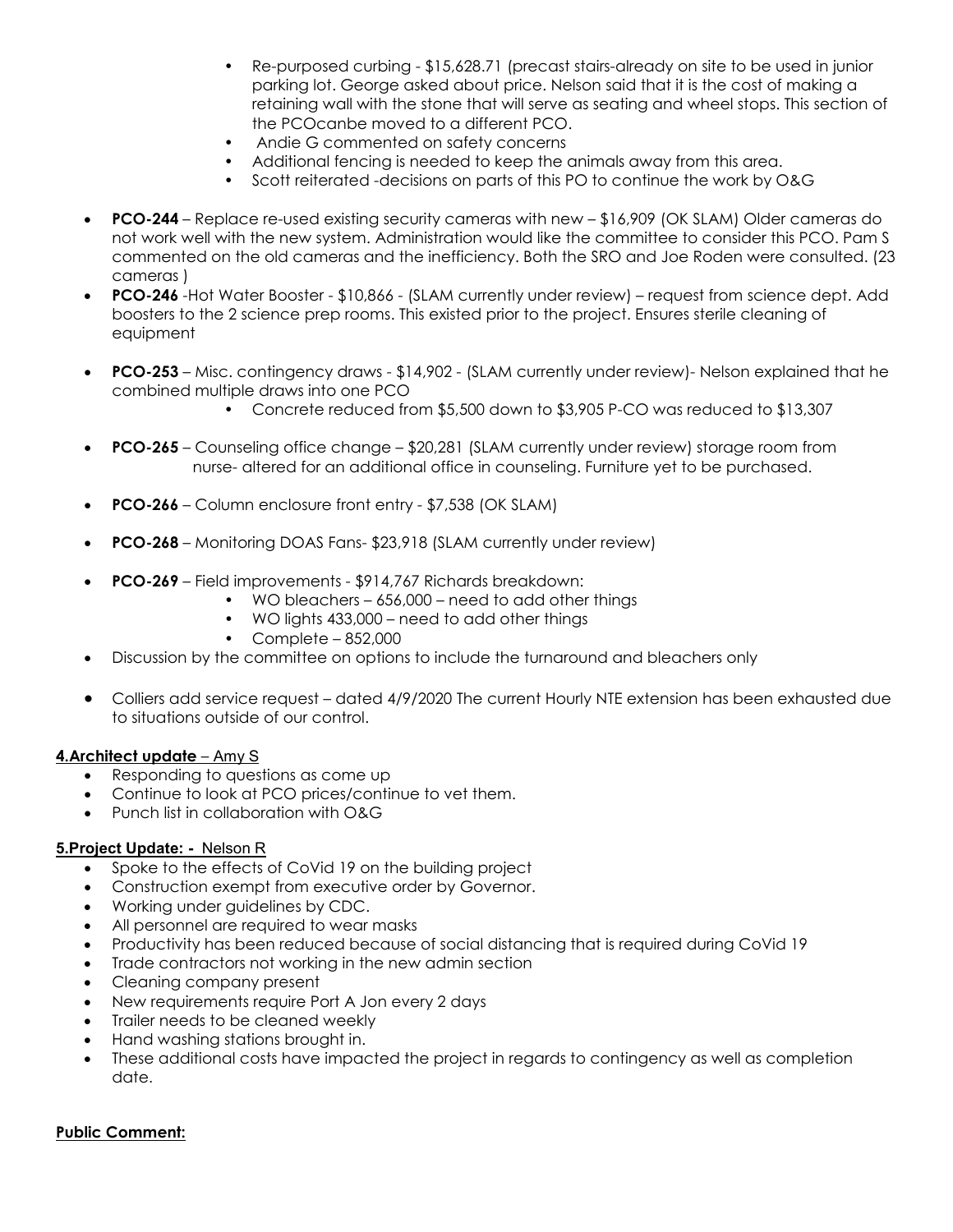#### **Motions:**

**PCO-182R1** – Motion that the public building committee approve portions of PCO-182R1 dated 10/9/2019 to add Tennis Court Accessories ,Windscreen, and Frog benches not to exceed \$37,014

**George Bauer made a motion that the public building committee approve portions of PCO-182R1 dated 10/9/2019 to add Tennis Court Accessories , Windscreen, and Frog benches not to exceed \$37,014 Seconded by JP Fernandes, All in favor- 1 Nay, motion passes.**

**PCO-244** – Motion that the public building committee approve PCO-244 dated 3/6/2020 to replace re-used existing security cameras with new – \$16,909 (OK SLAM)

**George Bauer made a motion that the public building committee approve PCO-244 dated 3/6/2020 to replace re-used existing security cameras with new – \$16,909. Seconded by JP Fernandes, All in favor- Unanimous-Motion passes**

**PCO-246** – Motion that the public building committee approve PCO-246 dated 3/6/2020 for hot water boosters at the science prep rooms not to exceed \$10,866

**George Bauer made a motion that the public building committee approve PCO-246 dated 3/6/2020 for hot water boosters at the science prep rooms not to exceed \$10,866. Seconded by JP Fernandes, All in favor-1 Nay, motion passes.**

**PCO-253 –** Motion that the public building committee approve PCO-253 dated 3/20/2020 for miscellaneous contingency items not to exceed \$13,307 as a zero cost change order to be applied to the GMP Contingency

**George Bauer made a motion that the public building committee approve PCO-253 dated 3/20/2020 for miscellaneous contingency items not to exceed \$13,307 as a zero cost change order to be applied to the GMP Contingency. Seconded by JP Fernandes, All in favor- Unanimous-Motion passes**

**PCO – 257-** Motion that the public building committee approve PCO – 257 dated 4/3/2020 to add additional exterior security cameras not to exceed \$29,749.

**George Bauer made a motion that the public building committee approve PCO-257 dated 4/3/2020 to add additional exterior security cameras not to exceed \$29,749. Seconded by JP Fernandes, All in favor- Unanimous-Motion passes.**

**PCO-265-** Motion that the public building committee approve PCO- 265 dated4/7/2020 to revise the nurse's storage room into an additional Counseling office not to exceed \$20,281.

**George Bauer made a motion that the public building committee approve PCO-265 dated4/7/2020 to revise the nurse's storage room into an additional Counseling office not to exceed \$20,281. Seconded by JP Fernandes,- All in favor- 2 Nay- motion passes.**

**PCO-266-** Motion that the public building committee approve PCO – 266 dated 4/14/2020 to install a column cover at the main entrance in the amount of \$7,538

**George Bauer made a motion that the public building committee approve PCO** - **266 dated 4/14/2020 to install a column cover at the main entrance in the amount of \$7,538. Seconded by JP Fernandes, All in favor-Unanimous-Motion passes**